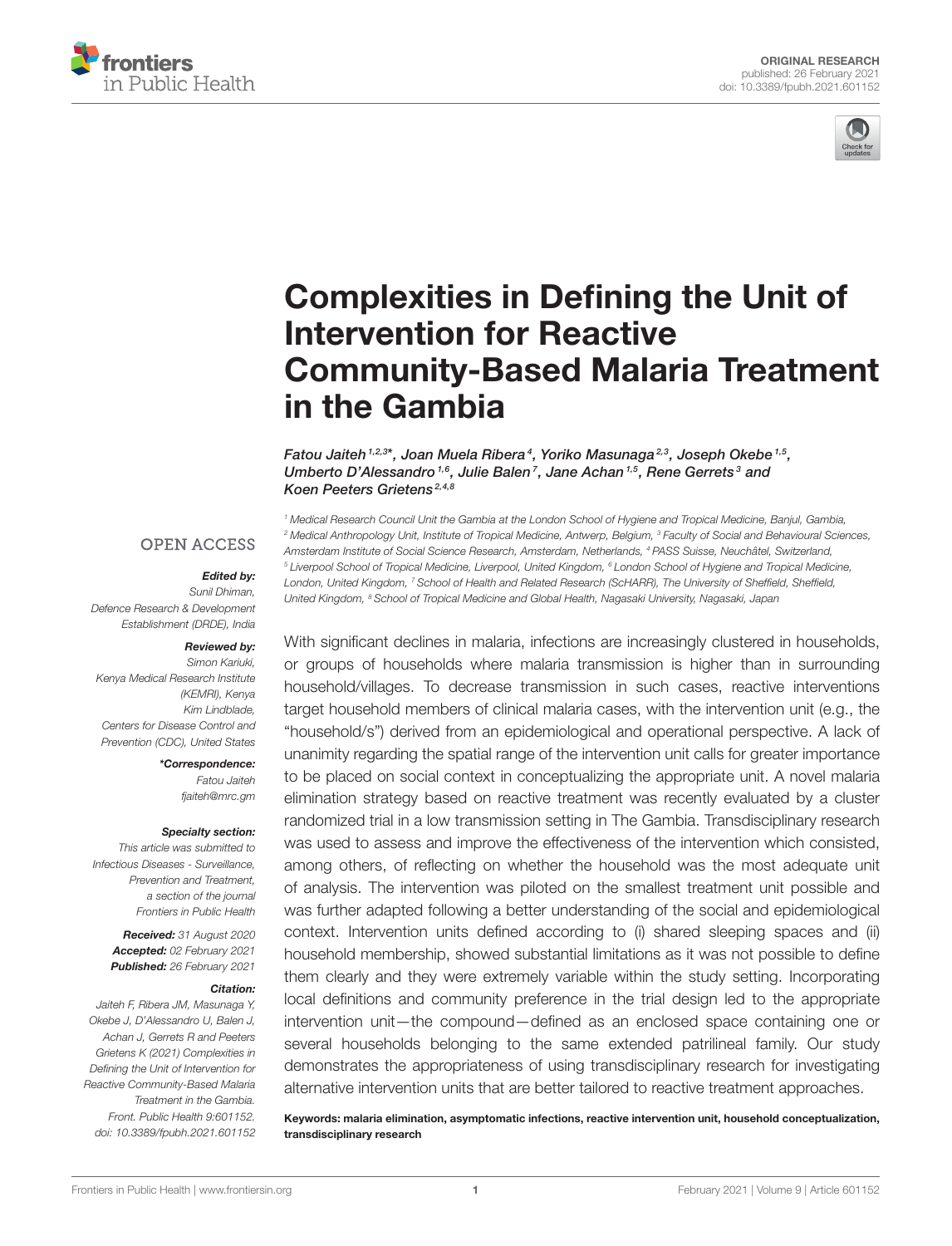# INTRODUCTION

Following a significant decline in malaria transmission, infections become increasingly clustered in "households or groups of households which maintain higher levels of transmission" than the rest of the population [\(1,](#page-6-0) [2\)](#page-6-1). In these clusters, both incidence of clinical malaria and prevalence of infection would be higher than in the surrounding areas [\(3,](#page-6-2) [4\)](#page-6-3). Targeting geographical clusters of both clinical and asymptomatic infections could therefore decrease the human reservoir of infection and thus further reduce malaria transmission [\(5](#page-6-4)[–9\)](#page-6-5).

In low-transmission settings, progress toward malaria elimination may be achieved by surveillance-based approaches, such as reactive interventions [\(3,](#page-6-2) [8\)](#page-6-6). Similar to contact tracing for infectious diseases such as Ebola, tuberculosis, and coronavirus, reactive interventions are triggered when an "index clinical case" is diagnosed at a health facility, initiating a visit by health workers to the symptomatic case's household and/or surrounding households for the screening and/or (presumptive) treatment of family members and neighbors [\(7\)](#page-6-7). Given the centrality of the "household/s" in the approaches, its conceptualization remains intricately tied to the unit of the intervention [\(10,](#page-6-8) [11\)](#page-6-9). The household constitutes the central unit of analysis for most surveys [such as the health and demographic surveillance systems (HDSS)] and types of interventions but is seldom critically examined, reflecting the dominant approach in reactive interventions and more generally in demography [\(10,](#page-6-8) [12\)](#page-6-10). Social diversity in the composition of the household [\(13,](#page-6-11) [14\)](#page-6-12), i.e., how it is socio-culturally, politically and economically defined/constituted and the implications of such definition for its analysis) are often not considered a priori.

Reactive interventions such as reactive case detection (RACD) has been widely implemented across various epidemiological settings, including those that recently attained or are closer to malaria elimination [\(3,](#page-6-2) [8\)](#page-6-6). A key issue influencing the efficiency of the RACD is the spatial range of the unit of intervention, frequently referred to as the "radius of the intervention." Typically, for RACD, everybody living in the index clinical case household is screened and treated if positive or treated regardless of their infection status. However, the spatial range and the extent to which other households are considered for screening or treatment varies [\(3,](#page-6-2) [15](#page-6-13)[–18\)](#page-7-0). Determining this geographical parameter largely follows an epidemiological and operational perspective [\(3,](#page-6-2) [15,](#page-6-13) [19\)](#page-7-1). Epidemiological factors are defined according to local transmission, vector species, environment which determine the geographical boundaries used to identify those at risk or vulnerable to infection [\(20](#page-7-2)[–23\)](#page-7-3). The operational factors pragmatically consider the ability of the local health systems to implement RACD in terms of availability of resources (funding, human resources) [\(3,](#page-6-2) [15,](#page-6-13) [18,](#page-7-0) [24\)](#page-7-4). The latest Global Technical Strategy (2016–2030) for malaria, which reinforces calls for eradication by setting out the vision for a malaria free world, describes the spatial range for RACD approaches as the most efficient, sensitive, and feasible radius for testing around the index malaria case, depending on the epidemiology and the local health system [\(24\)](#page-7-4). This perspective allows for the adaptation of the intervention unit according to the local setting in terms of disease transmission and health system factors but abstracts it from the social context. Protocols and research for case investigations in RACD vary widely, with often limited evidence for, or justification of, the decisions guiding the geographic scope of the intervention [\(3,](#page-6-2) [15,](#page-6-13) [19\)](#page-7-1). Previous research has shown that social variability, i.e., migration, livelihoods, housing structure, residence, and sleeping patterns, within which they occur play a key part on the effectiveness of biomedical interventions [\(25](#page-7-5)[–27\)](#page-7-6). Nonetheless, to date, there are no studies that have explored how social context influence RACD approaches; community involvement in defining what is the appropriate targeted intervention unit has been rarely investigated. Given the diverse and complex pathways which affect malaria risk and disease transmission, addressing this gap remains crucial toward a better understanding of the appropriate intervention unit for RACD approaches.

# The Study Protocol and Related **Assumptions**

As researchers, we were involved in a novel approach where transdisciplinary research was used to assess and improve the effectiveness of RACD to target asymptomatic malariainfected individuals (secondary cases), part of which consisted of establishing whether the household should be the unit of intervention as initially proposed in the study protocol. The transdisciplinary study conducted in The Gambia was centered around a cluster randomized trial (CRT), reactive householdbased, self-administered treatment (RHOST) [\(ClinicalTrials.gov,](https://ClinicalTrials.gov) NCT02878200, 25/08/2016) evaluating a new RACD approach that combined: (i) the passive detection of clinical malaria cases; (ii) systematic treatment with dihydroartemisinin-piperaquine (DHAP) of all household members sharing the same sleeping area with the index clinical case, without screening for infection; and (iii) an active community participation strategy involving patients, their households and other community actors as stakeholders in the intervention strategy [\(28\)](#page-7-7). The trial was planned over two transmission seasons. In the first season (preparatory phase), 17 intervention and 17 control villages were identified and approaches to integrate the intervention into the communities and the health system were tested and adapted through formative research. During this process, trial implementation concerns were identified and solutions codeveloped with relevant stakeholders, including community members, health service providers and policy makers. According to the original design, a clinical malaria case (index case) from an intervention village, after being diagnosed at the local health facilities or by village health workers, will be given a sufficient amount of DHAP to treat all members of their household. One key challenge of the approach was the definition of the intervention unit (i.e., treatment unit for epidemiological impact), which lies with the conceptualization of the household.

Maintaining the current dominant scientific paradigm of standardized households may shadow alternative contextualized solutions which addresses the realities of the concept of the household [\(29,](#page-7-8) [30\)](#page-7-9). To date, household definitions remain influenced by the United Nations (UN) household guidelines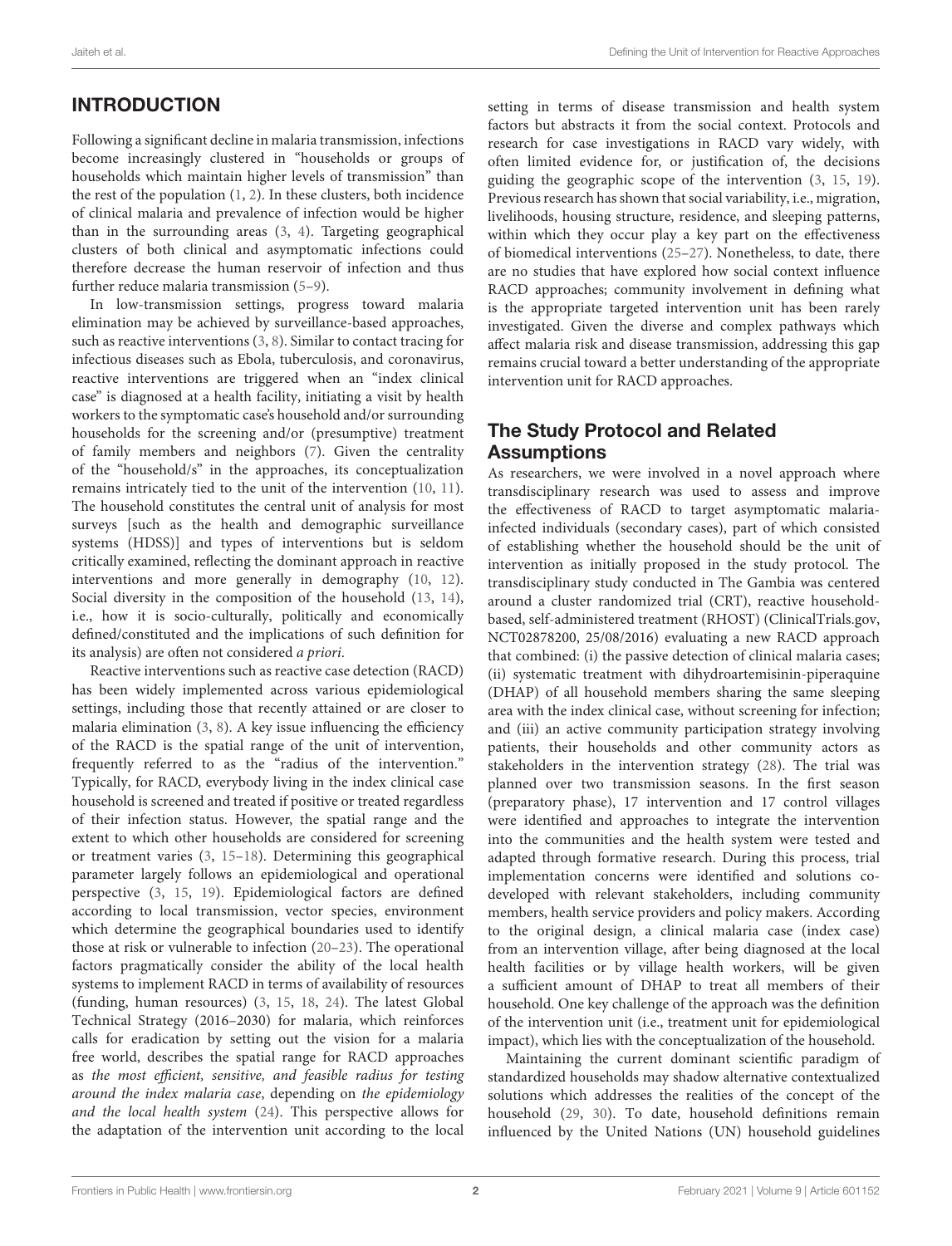for census enumerations based on the three main criteria of (i) residence (i.e., living together/sleeping under the same roof); (ii) housekeeping (i.e., pooling of resources), and (iii) provision of food (i.e., eating from the same pot). For post-colonial states like The Gambia, the adoption of the UN term of "household" and its corresponding guidelines for their national statistical systems became a measure of their transformation into "modern states" and of the attainment of their development goals as evaluated by the international community [\(31\)](#page-7-10). The UN approach has been criticized for being Eurocentric as its premise is built around the organization of small nuclear families which often differs from the dynamic living arrangements in much of sub-Saharan Africa [\(10,](#page-6-8) [31\)](#page-7-10).

To address fundamental tensions that arise between the standardized household concept as proposed by the UN and contextually variable local residence patterns and social organization, countries slightly modified the UN definition [\(31\)](#page-7-10). For instance, the 2013 Gambian population and housing census defines the household "as a person or group of persons who live together in the same house or compound, share the same housekeeping arrangements and are catered for as one. It might be worth noting that members of a household are not necessarily related by blood or marriage as the case of maids in some instances" [\(32\)](#page-7-11). The definition maintains focus on the UN criteria of housekeeping and provision of food, with slight "adaptation" of residence to the national context. Nonetheless, for comparability purposes, the national definition remains problematic since it also implies a standardized unit, which in practice, remains flexible. Comparisons for the purpose of research could be made with standardized surveys which in contrast to national censuses collects more in-depth data at the household level. For instance, the HDSS set up in the study area, collects data on demographic and population-based health indicators at the household level to support and inform clinical studies [\(33\)](#page-7-12). The HDSS defines the household as "a person or group of persons living in the same house or compound, sharing the same cooking arrangements" [\(33\)](#page-7-12). Although the definition also accounts for residency, it does not explicitly state the role of kinship relations in defining household membership.

Household variability include social rules governing marriage and family, kin and non-kin obligations and other political and economic aspects, and may manifest to a significant degree within the context of intra-household relations [\(10,](#page-6-8) [12,](#page-6-10) [34,](#page-7-13) [35\)](#page-7-14). Its definition can rarely be standardized and for its appropriate application in research, it may be more useful to consider the social dynamics affecting specific aspects related to the goals of a specific intervention [\(34\)](#page-7-13). Our study therefore aimed to identify the relevant social contextual factors for defining an appropriate intervention unit for the RACD approach.

## METHODS

## Study Setting and Population

This transdisciplinary study was carried out during the preparatory phase of the trial in the North Bank region of The Gambia. Study villages were mainly populated by Fula, Mandinka, and Wolof ethno-linguistic groups, with a minority identifying themselves as Bambaras, Turkas, and Tilibonkas who migrated from neighboring Mali, Guinea, and Burkina Faso, respectively. The population is mainly Muslim. Most of the villagers were engaged in cash-crop and subsistence farming and, to a lesser extent, herding for livelihood. Peanuts are the main cash-crop while rice, maize, beans, and vegetables are grown as subsistence crops. Migration into the area is common during the rainy season when demand for labor in agricultural practices is high. The pursuit of socioeconomic advancements has contributed to young men migrating out of the area, mainly to Europe, influencing the local economic and social life. The economy of a significant number of local families are supplemented by remittances received from relatives abroad.

## Malaria Transmission

The Gambia is one of seven countries in West Africa that has achieved significant progress toward malaria elimination [\(36\)](#page-7-15). The progress has been attributed to the scale-up of standard control measures, that include case management with artemisinin-based combination therapy (ACT) and Long-Lasting Insecticide Treated Bed nets (LLINs) [\(37\)](#page-7-16). Nevertheless, malaria transmission remains spatially heterogenous, with two major strata, low transmission in western and central Gambia and moderate transmission in eastern Gambia. The study setting was considered a low transmission area, with malaria prevalence of <5% [\(36\)](#page-7-15). Plasmodium falciparum is the main malaria species in the area.

## Study Design

As part of the formative research, a qualitative study based on ethnographic methods was carried out in continuous dialogue with field epidemiological investigations. The research strategy used an emergent theory design [\(38\)](#page-7-17) wherein new insights from on-going data collection aimed to nurture existing theory in the two disciplines involved. The research team consisted of social scientists and fieldworkers. All social scientists had previous research experience in the region. The fieldworkers, also acting as translators, had received training and were experienced in social science research. The research was carried out in collaboration with a larger inter-disciplinary team of epidemiologists, health system, and health economics researchers.

## Data Collection

Fieldwork conducted between March–December 2016 facilitated data collection through in-depth interviews ( $n = 88$ ), participant observation [including informal conversations  $(n = 9)$ ], participatory group discussions ( $n = 10$ ), cases studies ( $n = 10$ ) and review of trial reports. Data from the different methods were triangulated to confirm, challenge and deepen the validity of the conclusions that either component might yield alone.

## Sampling

A purposive sample of study participants was included and access to the informants was facilitated through snowball sampling. The latter increased confidentiality and trust with respondents and further improved reliability in the collected data. Interviews were carried out in English and translated into the language of the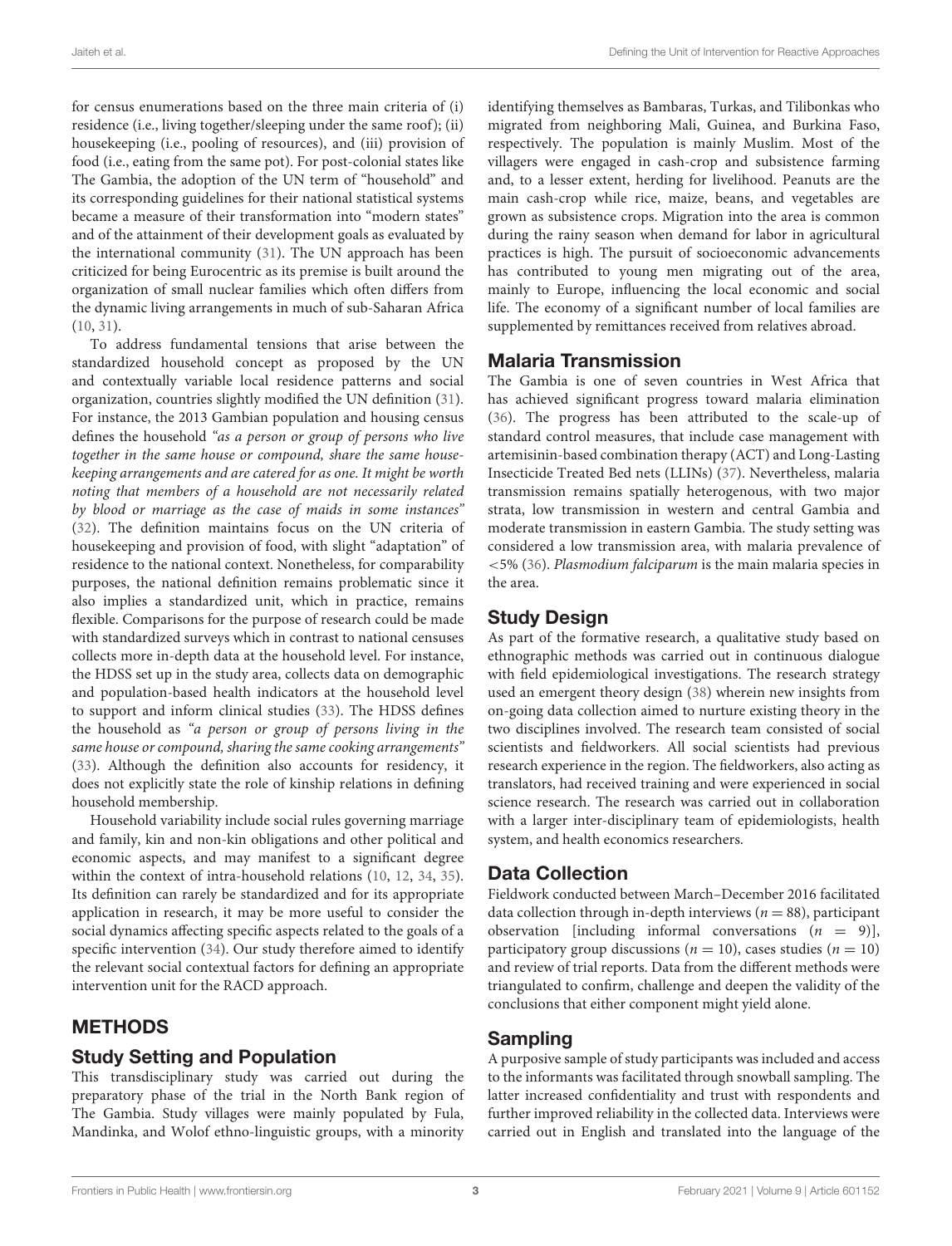respondent by trained fieldworkers. All responses were translated back in English to the researchers. Interviews were all recorded and transcribed verbatim by the translators. Additionally, fieldnotes were written during interviews by the researchers or immediately after the interviews.

## Data Analysis

An iterative process of analysis was performed concurrently with data collection. Investigators conducted preliminary analysis together whilst in the field and these findings were translated into question guides for follow-up interviews. Final transcripts and fieldnotes were systemized and analyzed thematically in NVivo 11 Qualitative Data Analysis software (QSR International Pty Ltd. Cardigan UK).

## Ethics

Approval, for the study, including oral consent, was obtained from the Gambia Government/MRC Joint Ethics Committee and by the Institutional Review Board of the Institute of Tropical Medicine, Antwerp, Belgium. The interviewers followed the Code of Ethics of the American Anthropological Association. All interviewees were informed before the interview about the topic and types of questions and their right to decline participation, to interrupt or withdraw from the research. Oral consent was sought before each interview and was documented by the interviewer. Oral consents were preferred as the risk to the participant was minimal and the act of signing one's name on a document could create mistrust since it is not customary practice within the local communities. Interviewees' confidentiality was assured by assigning unique identifiers to the collected forms.

## RESULTS

We present how the RACD intervention unit was operationalized by outlining the different options considered during the trial implementation. The first step was a pilot of the intervention at the smallest treatment unit possible and then, adapting the strategy based on an emergent understanding of the social and epidemiological context.

## Operationalizing the RACD Intervention Unit

#### The Sleeping Space as Treatment Unit

Initially, the "sleeping space" was chosen as the smallest possible treatment unit, being potentially the most feasible. Treatment based on sleeping spaces was operationalized as targeting "people sleeping in the same room with a clinical index case." Targeting the physical unit where people sleep was considered relevant based on (i) epidemiological evidence of malaria clustering around a clinical case [\(3,](#page-6-2) [4\)](#page-6-3); (ii) the consideration that malaria treatment distribution was more feasible when limited to a smaller number of persons, and (iii) the implicit assumption that sleeping areas and who sleeps where was easily determined and stable. The following issues in identifying individuals eligible for reactive treatment based on targeted "sleeping areas" were the most common.

## **Unclear Unit Definition**

Challenges with defining the spatial unit of the intervention were related to (i) difficulties in defining sleeping spaces within a room vs. the house; and (ii) entomological evidence on the influence of housing structures on malaria transmission [\(39](#page-7-18)[–41\)](#page-7-19). In the study area, the common housing structures were: (i) traditional single-room mud houses with thatched roofs and open eaves; and (ii) multi-room cement line houses with corrugated roofs. In the former, there was a single enclosed space which served several functions, including for sleeping. In the latter, multiple adjacent rooms often separated by walls that did not extend to the roof served as sleeping areas. These different housing structures co-existed in intervention villages, suggesting that our initial definition of a "sleeping area" was heterogeneous and not very practical for implementing the intervention.

#### **Flexibility of Sleeping Patterns and Intra-Household Mobility**

Sleeping patterns within rooms were very heterogenous and flexible. Sleeping patterns were largely based on social rules on kinship and marriage [\(42](#page-7-20)[–44\)](#page-7-21), wherein the simplest model was: "the husband sleeps with his male children in one room, while his wife sleeps with the mother-in law and female children in another room." However, in a compound with several houses, each of them was occupied by an adult male and his family [wife/s and child(ren)]. The sleeping arrangements for children depended on their age and gender, with children under 5 years sharing a sleeping room with their mother. For older children, the females shared a room with their mothers while the males shared with their father or had a separate room (i.e., so-called boy's rooms). In most polygamous marriages [\(45\)](#page-7-22), the husband would have an individual room where wives took turns to sleep. Although these arrangements present a systematic pattern, changes to the location and persons staying in these rooms were frequent.

These changes were mainly for social reasons such as when children moved from their mother's to grandmothers' room due to illness or to accommodate visitors [\(42\)](#page-7-20). Same-gender sleeping arrangements were the norm for adults.

"If I have stranger (guest) who I know, you know it can be my friend, then I sleep with them in my room, but if it is a child, he/she sleeps with the children. If the bed is small for them, they spread down to sleep while the stranger (guest) will sleep on the bed." (Household head, in-depth interview)

Based on these arrangements, children—mostly boys—were most likely to move across sleeping places in the house. Changes in sleeping locations were also affected by the season; household members slept outdoors due to hot weather. Such intra-household mobility and changes in sleeping locations occasionally affected the identification of participants eligible for treatment. For example, in an index-case household, some people who normally slept in the same room with the index case but temporarily moved to another room were missed for treatment based on the trial criteria of locating persons based on fixed sleeping spaces. Considering these challenges highlighted for treating "people sleeping in the same room with a clinical index case," from the trial's perspective, the next logical step to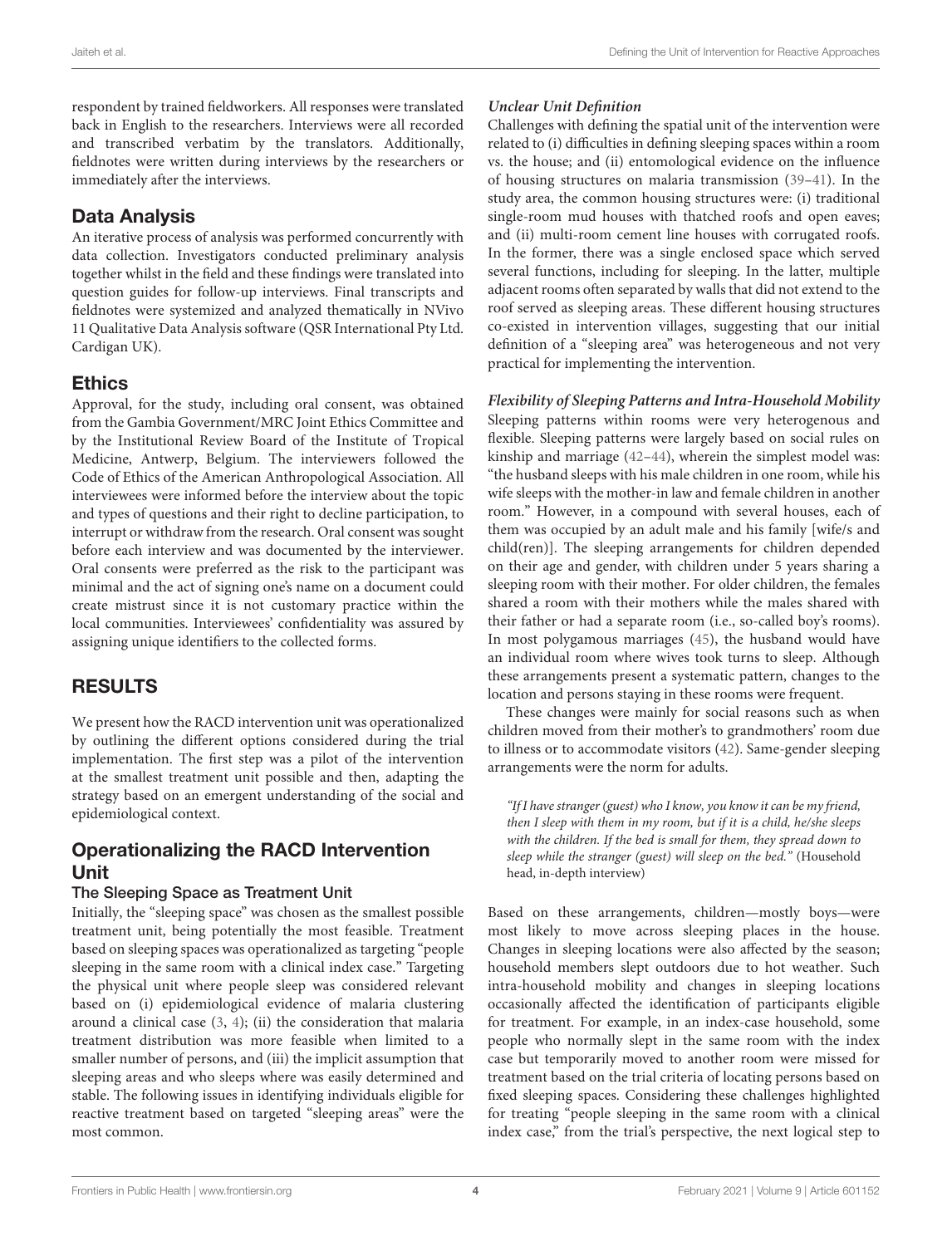consider as treatment unit was "all members of the household of the clinical index case."

#### The Household as Treatment Unit

Targeting all household members living with the clinical index case assumed that (i) the household was clearly defined which was; (ii) ideal for scaling up the intervention as people could easily name all persons living in their household. Our ethnographic findings showed that the local household was largely understood within the context of social organization and centered on patrilineal kinship relations and virilocal patterns of residence (i.e., women leaving to reside in the village of the father of their husbands) [\(45](#page-7-22)[–47\)](#page-7-23). Gender roles provided men a predominant position within the family, defining them as household heads, and considered as the leaders of the therapy management group, i.e., individuals who took charge of therapy management with or on behalf of the sufferer [\(48–](#page-7-24) [50\)](#page-7-25). The household head and other senior family members could identify household members, including at least two generations of extended families (e.g., mother, brother, their wives and children). This group of people were described as normally living together and eating from the same cooking pot (i.e., common cooking arrangement) [\(10\)](#page-6-8). The local definition, however, had a limited interpretation that moved away from the initial trial approach of capturing all persons living in the same household with a clinical index case. Its implication for the treatment unit became particularly relevant when considering that seasonal migration during the rainy (malaria transmission) season was a common activity in the area.

#### **Seasonality and household composition**

In most communities, rural households need additional labor for peanut farming [\(50\)](#page-7-25). Therefore, the farming period accounted for short-term migration of seasonal workers from neighboring villages or other countries. Two categories of seasonal workers were observed which affected household compositions and further gave meaning to de-facto membership (actually living in or considered to be a permanent member of the household). The first category of workers were the members of the household who returned temporarily to support the family on the farms. These were mostly persons that had moved for economic reasons to urban areas within the country or elsewhere in Africa [\(45,](#page-7-22) [51\)](#page-7-26). Although mostly absent during the year, migrant sons were regarded as members of the household due to the kinship relations, and their financial contribution to the household through remittances. During the time of their visit, the migrant sons, if unmarried would sleep in the father's room or boy's room, and if married slept in their own house within the compound.

The other category of short-term migrants were hired workers [\(45,](#page-7-22) [52\)](#page-7-27) also referred to as surga or mbedan. Based on the availability of land and financial strength, household heads hired seasonal workers with different payment agreements, i.e., the surga received a piece of land they could cultivate while working in the owner's fields, and the mbedan worked for a pre-stablished amount of cash. These surgas and/or mbendans often shared the household accommodation either with the older males or in separate rooms.

"You know this is the same compound if I catch a surga and my brother happens to catch another surga we look for a separate house for them to occupy in the compound." (Adult man, farmer, in-depth interview)

Our findings reveal that the presence of seasonal workers during the agricultural period was common in the study villages. Nevertheless, when asked to list the members of their household, the household head does not mention short-term migrants unless specifically enquired for [\(35\)](#page-7-14). The findings resonate with previous literature, which show that households are largely made up of individuals related by blood or marriage [\(11,](#page-6-9) [13,](#page-6-11) [52\)](#page-7-27). These cultural explanations give insights into migrants' integration within households and compounds, including implications for the enumeration of those targeted for treatment. In the context of declining malaria, when the majority of imported cases are often related to seasonal and long-term migrants [\(53\)](#page-7-28), it is essential to question whether a targeted treatment unit based on residency criteria alone was an efficient approach.

## The Compound as Treatment Unit

Beyond the household, the compound was relevant as a sociospatial unit for the intervention. Epidemiologically, it was a larger spatial unit with clusters of people with similar exposure to mosquito bites and treatment-seeking behavior [\(28,](#page-7-7) [54\)](#page-7-29). The compound also accounted for the social structures and local residence patterns mostly based on kinship and marriage relations [\(47,](#page-7-23) [55\)](#page-8-0). Compounds within the village were typically characterized as an enclosed space of one or several households belonging to the same extended patrilineal family [\(47\)](#page-7-23). Informants described several variations of the basic structure of social organization depending on its size [\(47\)](#page-7-23). Nonetheless, the compound was clearly identified as the largest unit of residence, therapy and production unit in which authority was exercised [\(55\)](#page-8-0) and accounted for all household members.

Operationally, treatment at the level of the compound seemed a much clearer target in terms of the potential for scaling up. Compounds addressed the issue of intra-household mobility in sleeping arrangements but also provided stability in allocations as people rarely slept out of their compounds. Nevertheless "treating all compound members of a clinical index case" was operationally complex due to the larger number of persons to be treated, on average 15.6 persons/per compound.

## **Malaria risk perception**

Our key community group discussions and interviews revealed further limitations with restricting treatment to those sharing sleeping spaces or living in the same household with a clinical index case. Community responses toward defining the treatment unit were varied and related to their perception of malaria risk.

"If my household takes the medicine, we are still not fully protected because we still mingle with other household members (eat together, share utensils), chat outside late at night with other villagers." (Household head, in-depth interview)

Informants expressed that people, particularly young men, from different households (from the same compound, from the same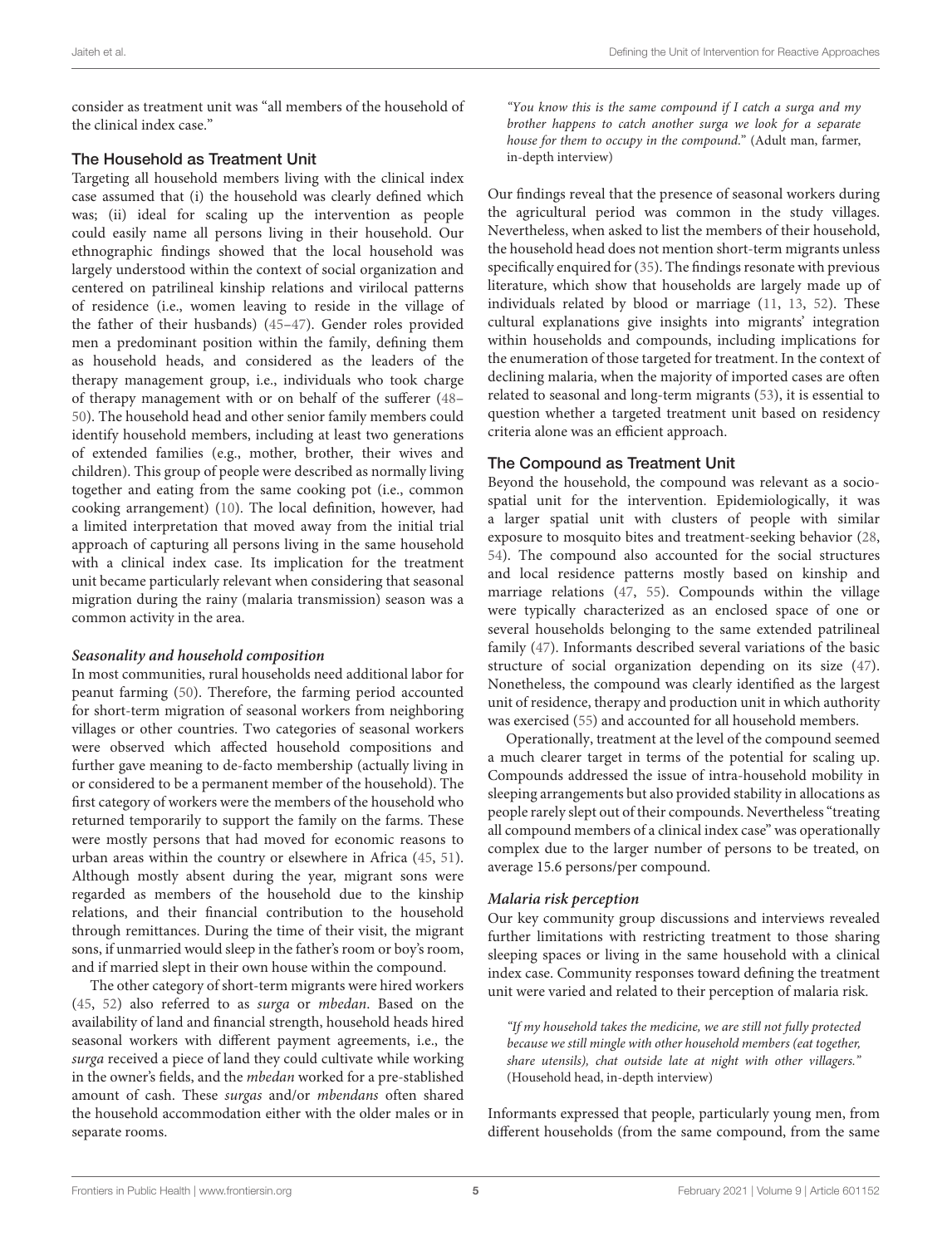village and even from different villages) stayed outdoors until late at night (several participants specified "until 1 a.m."). They pointed out that the risk of contracting and transmitting malaria went beyond their household, to include the compound and the village. In case of households, most informants that received treatment considered themselves and others (who they slept together with and took the medicine) within their household as protected from malaria. Informants explicitly mentioned that although all those who slept together with the malaria patient were protected, other untreated persons within the same household and compound, other surrounding compound and the village at large remained at risk of malaria.

"Everyone in the compound should be treated, because if treatment is given to those who sleep together whilst they still stay with others that don't have treatment, it means they are still not fully protected." (Caretaker of index case, in-depth interview)

Some respondents insisted that it would be a good intervention to provide treatment at the compound or even at the village level, for general prevention for all. These expressions for mass treatment beyond the household and compound unit by the community members were often made in reference to previous mass drug administration programs for malaria implemented in the area [\(26,](#page-7-30) [56,](#page-8-1) [57\)](#page-8-2).

# **DISCUSSION**

Our research aimed to identify relevant social contextual factors for defining the appropriate intervention unit (i.e., treatment unit) for RACD—which departed from the commonly-used household as the key analytic unit. Our findings on the rural Gambian household reinforces the notion that there is no one-size-fits-all definition [\(10,](#page-6-8) [13,](#page-6-11) [34,](#page-7-13) [55\)](#page-8-0), and highlights tensions between local realities and standardized ideals crucial to RACD and more generally epidemiological approaches. The findings confirm that for interventions focused on the household level, on which policy decisions are frequently based, relevant social dynamics such as living arrangements must be wellunderstood [\(31\)](#page-7-10).

Within the study setting, variation in sleeping patterns and household membership reflecting local realties were commonplace, presenting a mismatch with universalist assumptions. As observed in other sub-Saharan African settings, flexibility in sleeping patterns is often necessary to accommodate guests whilst also contributing to the early childhood socialization [\(58](#page-8-3)[–60\)](#page-8-4). The observed variations in sleeping patterns contributed to the complexity of identifying people for the intervention based on where they slept. Further contributing toward this complexity were local understandings about who is a member of the household. The exclusion of nonkin, non-blood relations such as seasonal workers in the local household definition was explicit in our data. On the other hand, children who left home, but maintained financial contribution and collaborated in productive agricultural work remained included. This highlights the importance of the phrasing of questions surrounding the household and the compounds in surveys and raises questions about accuracy of demographic and socio-economic data given the high migration levels of Gambian men [\(61\)](#page-8-5).

Given the fluidity surrounding the concept of the household, in practice, the compound was highlighted as a better-defined treatment unit, because it signified (i) a clear spatial residential unit which accommodated most household members, (ii) a productivity unit which fostered cooperation and solidarity amongst household members, and (iii) included a therapy management group to enable the distribution of treatment. Previous research shows the relevance of the compound for adequately capturing social dynamics, including residency patterns which remains crucial for health interventions [\(33,](#page-7-12) [47\)](#page-7-23). The corresponding advocacy by some community members for mass biomedical treatment at village level should not be ignored. Such advocacy creates tension with the basic premise of this intervention as the RACD approach for the trial was conceptualized based on the call for more targeted approach for malaria elimination [\(9\)](#page-6-5). However, their preference could be understood within the backdrop of community trust with biomedical interventions and the availability of vital therapeutic opportunities [\(62\)](#page-8-6). Before the RACD intervention, a most recent MDA for malaria was implemented in the area by the Medical Research Council, the Gambia (MRCG) [\(26\)](#page-7-30). Moreover, this research institute was perceived as an alternative health provider within an extremely limited health system. The relationship between the MRCG and communities in the Gambia and its implications for trust in research has been extensively discussed [\(26,](#page-7-30) [62–](#page-8-6)[66\)](#page-8-7).

Our findings highlight that even within an environment which fosters trust in biomedical interventions and wherein communities are engaged, tensions can still exist between biomedical rationale of implementing an intervention (i.e., designing a more targeted contextualized intervention for impact on malaria transmission) with community interests (i.e., in terms of addressing their perception of malaria risk to beyond defined boundaries). Addressing this issue, requires the continuous use of co-creative systemic research approaches [\(29\)](#page-7-8), which acknowledges that community members and researchers both bring valuable insights during the research process, and that knowledge ought to be generated collaboratively [\(67\)](#page-8-8). Community members have detailed knowledge on their contextual realities that shape their risk perceptions, whilst researchers contribute toward the research methods and methodologies. This complementary approach gives further insights on the avenues for building bridges between the primary aims of research with community concerns on its relevance.

Attempts to standardize and pre-define a complex, fluid and essentially subjective concept of the household has implications for the way household composition and residence are understood [\(68\)](#page-8-9). Variability in household definitions have been accounted for during survey designs, wherein the tools are attuned to capture the diverse realities whilst still maintaining standardization for comparability purposes [\(10,](#page-6-8) [68\)](#page-8-9). Moreover, it is acknowledged that if contextualized household definitions are clearly stated, including its implications, this could counter misunderstandings and therefore lead to its more informed analysis [\(31,](#page-7-10) [34,](#page-7-13) [55\)](#page-8-0). Such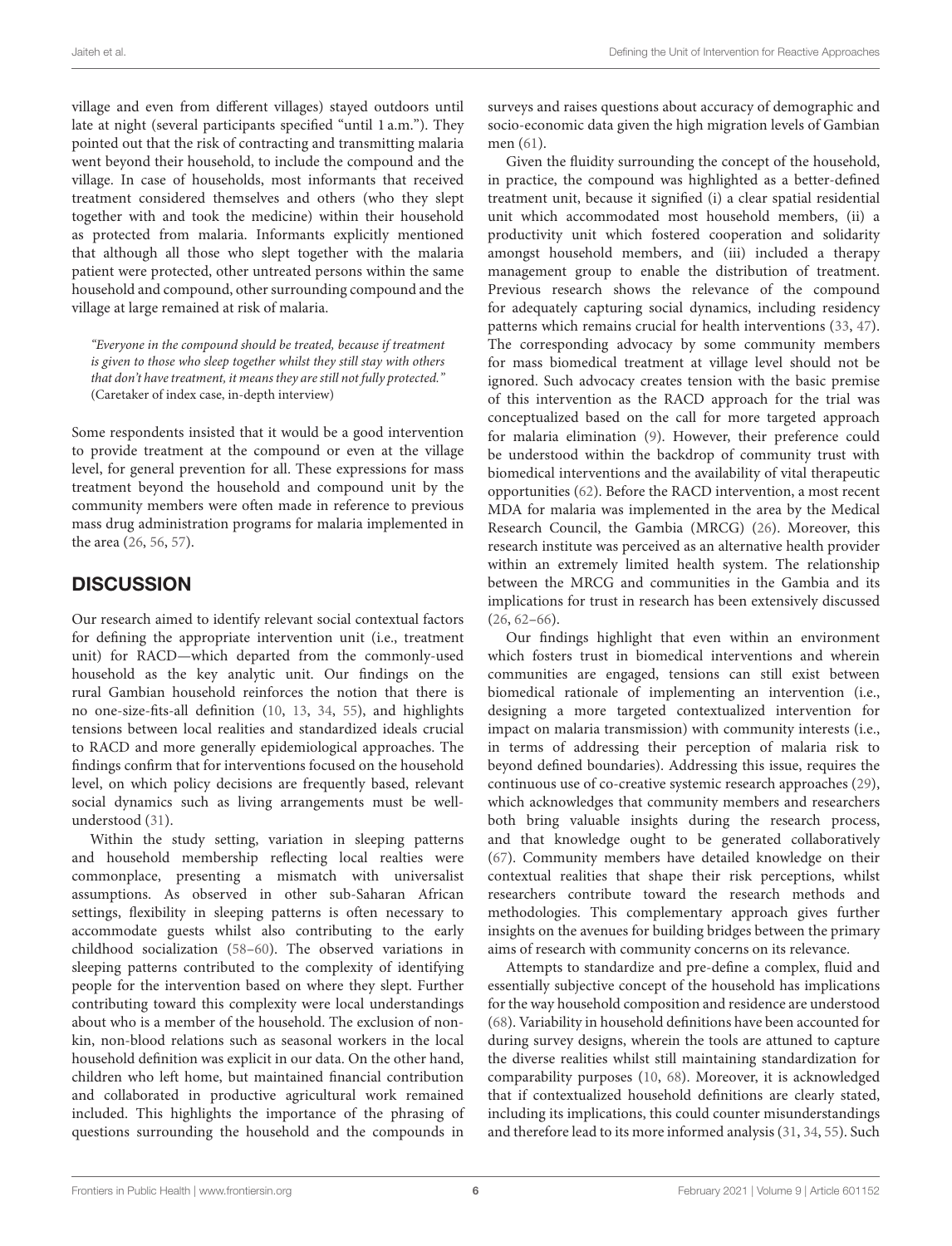a perspective can also help us understand why it is important to consider and address social variability in interventions such as RACD-type approaches. This RACD intervention considers the unique transmission patterns of our study setting, similar to some parts of sub-Saharan Africa were malaria clustering occurs mainly within local villages or compounds [\(1,](#page-6-0) [2\)](#page-6-1).

## **CONCLUSION**

For this study, social variability at the household level was addressed through a transdisciplinary approach which considered and understood what works for the people and worked for the project. This was facilitated by asking the relevant questions and using emerging findings from ethnography and community participatory discussions to improve epidemiological outcomes and address epidemiological concerns for implementation as they emerge. Our findings show that, with this approach, RACD intervention units, can be appropriately tailored to local realities.

## DATA AVAILABILITY STATEMENT

The raw data supporting the conclusions of this article will be made available by the authors, without undue reservation.

## ETHICS STATEMENT

The studies involving human participants were reviewed and approved by approval, for the study, including oral consent, was obtained from the Gambia Government/MRC Joint Ethics

## **REFERENCES**

- <span id="page-6-0"></span>1. Sturrock HJW, Hsiang MS, Cohen JM, Smith DL, Greenhouse B, Bousema T, et al. Targeting asymptomatic malaria infections: active surveillance in control and elimination. PLoS Med. (2013) 10:e1001467. doi: [10.1371/journal.pmed.1001467](https://doi.org/10.1371/journal.pmed.1001467)
- <span id="page-6-1"></span>2. Bousema T, Okell L, Felger I, Drakeley C. Asymptomatic malaria infections: detectability, transmissibility and public health relevance. Nat Rev Microbiol. (2014) 12:833–40. doi: [10.1038/nrmicro3364](https://doi.org/10.1038/nrmicro3364)
- <span id="page-6-2"></span>3. Sturrock HJW, Novotny JM, Kunene S, Dlamini S, Zulu Z, Cohen JM, et al. Reactive case detection for malaria elimination: real-life experience from an ongoing program in Swaziland. PLoS ONE. (2013) 8:e63830. doi: [10.1371/journal.pone.0063830](https://doi.org/10.1371/journal.pone.0063830)
- <span id="page-6-3"></span>4. Mosha JF, Sturrock HJW, Greenwood B, Sutherland CJ, Gadalla NB, Atwal S, et al. Hot spot or not: a comparison of spatial statistical methods to predict prospective malaria infections. Malar J. (2014) 13:53. doi: [10.1186/1475-2875-13-53](https://doi.org/10.1186/1475-2875-13-53)
- <span id="page-6-4"></span>5. Bousema T, Griffin JT, Sauerwein RW, Smith DL, Churcher TS, Takken W, et al. Hitting hotspots: spatial targeting of malaria for control and elimination. PLoS Med. (2012) 91:e1001165. doi: [10.1371/journal.pmed.1001165](https://doi.org/10.1371/journal.pmed.1001165)
- 6. Smith JL, Auala J, Tambo M, Haindongo E, Katokele S, Uusiku P, et al. Spatial clustering of patent and sub-patent malaria infections in northern Namibia: implications for surveillance and response strategies for elimination. PLoS ONE. (2017) 12:e0180845. doi: [10.1371/journal.pone.0180845](https://doi.org/10.1371/journal.pone.0180845)
- <span id="page-6-7"></span>7. Stresman G, Bousema T, Cook J. Malaria hotspots: is there epidemiological evidence for fine-scale spatial targeting of interventions? Trends Parasitol. (2019) 35:822–34. doi: [10.1016/j.pt.2019.07.013](https://doi.org/10.1016/j.pt.2019.07.013)

Committee and by the Institutional Review Board of the Institute of Tropical Medicine, Antwerp, Belgium. Written informed consent for participation was not required for this study in accordance with the national legislation and the institutional requirements.

## AUTHOR CONTRIBUTIONS

FJ, JR, and KP conceptualized the study. FJ and JR designed the experiments and mainly collected and analyzed the data. FJ wrote the manuscript and KP contributed as well. YM, JO, UD'A, JA, JB, RG, JR, and KP edited and reviewed the manuscript. All main authors read and approved the final manuscript.

## FUNDING

This study was jointly funded under the Global Health Trials Scheme by the Medical Research Council (United Kingdom), the Department for International Development (DFID). This UK-funded award was part of the European and Developing Countries Clinical Trials Partnership (EDCTP2) programme supported by the European Union.

## ACKNOWLEDGMENTS

We would like to thank our fieldwork team for their hard work and dedication. We are most grateful to our study participants and communities for their time and effort in participating in the study.

- <span id="page-6-6"></span>8. Reiker T, Chitnis N, Smith T. Modelling reactive case detection strategies for interrupting transmission of Plasmodium falciparum malaria. Malar J. (2019) 18:259. doi: [10.1186/s12936-019-2893-9](https://doi.org/10.1186/s12936-019-2893-9)
- <span id="page-6-5"></span>9. World Health Organization. A Framework for Malaria Elimination. (2017). Available online at: [https://www.who.int/malaria/publications/atoz/](https://www.who.int/malaria/publications/atoz/9789241511988/en/) [9789241511988/en/](https://www.who.int/malaria/publications/atoz/9789241511988/en/) (accessed March 16, 2017).
- <span id="page-6-8"></span>10. Randall S, Coast E, Leone T. Cultural constructions of the concept of household in sample surveys. Population Stud. (2011) 65:217–29. doi: [10.1080/00324728.2011.576768](https://doi.org/10.1080/00324728.2011.576768)
- <span id="page-6-9"></span>11. Randall S. Family and household in development. Int Encycl Anthropol. (2018). doi: [10.1002/9781118924396.wbiea1546](https://doi.org/10.1002/9781118924396.wbiea1546)
- <span id="page-6-10"></span>12. Biruk C. Cooking Data Culture and Politics in an African Research World. Durham, NC; London: Duke University Press (2018).
- <span id="page-6-11"></span>13. Netting R, Wilk R, Arnould EJ. Households: Comparative and Historical Studies of the Domestic Group. Berkeley, CA; Los Angeles, LA; London: University of California Press (1984).
- <span id="page-6-12"></span>14. Gödecke T, Waibel H. Does the underlying definition of household impair programme targeting? J Dev Eff. (2016) 8:1–18. doi: [10.1080/19439342.2015.1079793](https://doi.org/10.1080/19439342.2015.1079793)
- <span id="page-6-13"></span>15. Littrell M, Sow GD, Ngom A, Ba M, Mboup BM, Dieye Y, et al. Case investigation and reactive case detection for malaria elimination. Malar J. (2013) 12:331. doi: [10.1186/1475-2875-12-331](https://doi.org/10.1186/1475-2875-12-331)
- 16. Searle KM, Hamapumbu H, Lubinda J, Shields TM, Pinchoff J, Kobayashi T, et al. Evaluation of the operational challenges in implementing reactive screen-and-treat and implications of reactive case detection strategies for malaria elimination in a region of low transmission in southern Zambia. Malar J. (2016) 15:412. doi: [10.1186/s12936-016-1460-x](https://doi.org/10.1186/s12936-016-1460-x)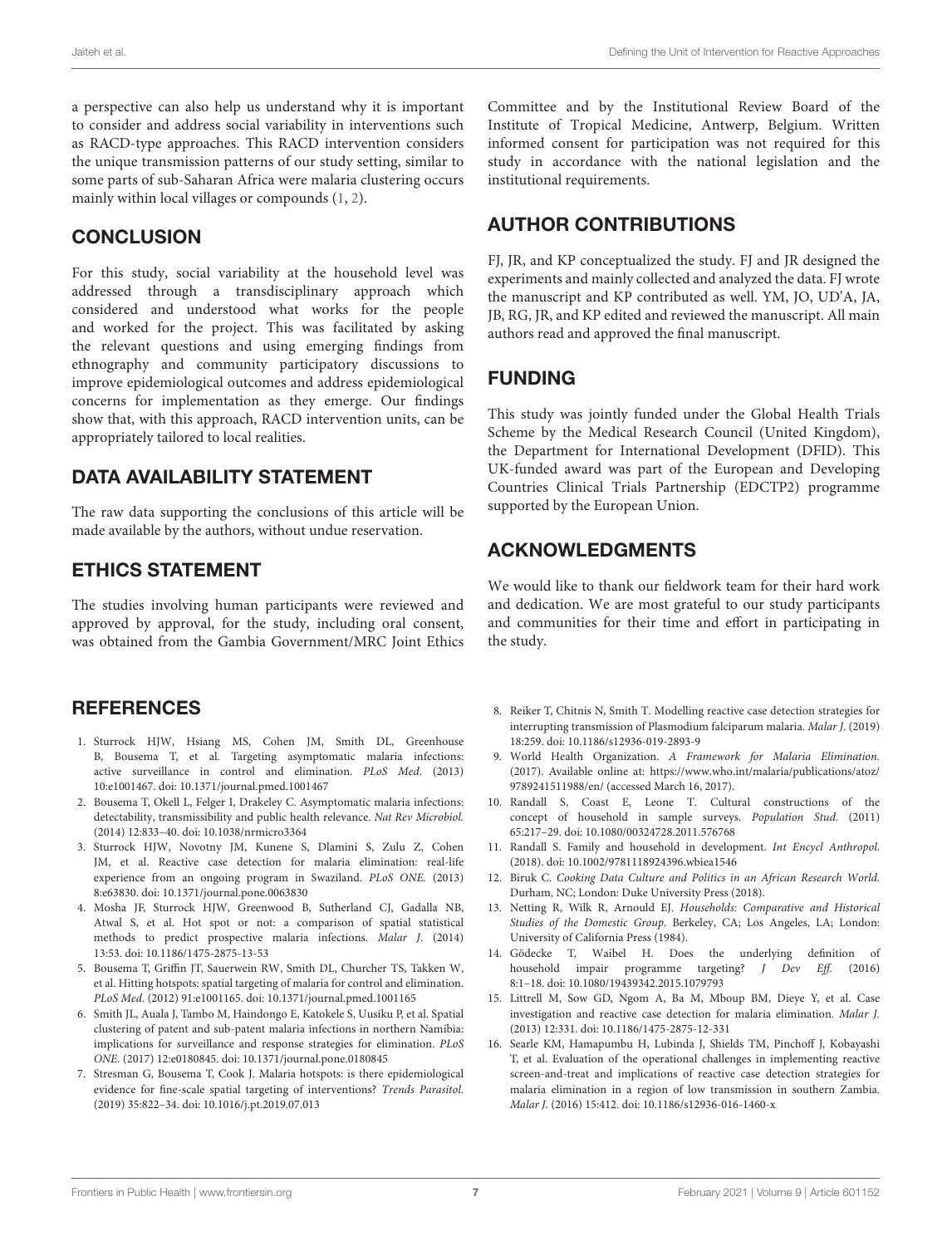- 17. Yukich J, Bennett A, Yukich R, Stuck L, Hamainza B, Silumbe K, et al. Estimation of malaria parasite reservoir coverage using reactive case detection and active community fever screening from census data with rapid diagnostic tests in southern Zambia: a re-sampling approach. Malar J. (2017) 16:317. doi: [10.1186/s12936-017-1962-1](https://doi.org/10.1186/s12936-017-1962-1)
- <span id="page-7-0"></span>18. Van Eijk AM, Ramanathapuram L, Sutton PL, Kanagaraj D, Sri Lakshmi Priya G, Ravishankaran S, et al. What is the value of reactive case detection in malaria control? A case-study in India and a systematic review. Malar J. (2016) 15:67. doi: [10.1186/s12936-016-1120-1](https://doi.org/10.1186/s12936-016-1120-1)
- <span id="page-7-1"></span>19. Parker DM, Landier J, Von Seidlein L, Dondorp A, White L, Hanboonkunupakarn B, et al. Limitations of malaria reactive case detection in an area of low and unstable transmission on the Myanmar-Thailand border. Malar J. (2016) 15:571. doi: [10.1186/s12936-016-1631-9](https://doi.org/10.1186/s12936-016-1631-9)
- <span id="page-7-2"></span>20. Gerardin J, Bever CA, Bridenbecker D, Hamainza B, Silumbe K, Miller JM, et al. Effectiveness of reactive case detection for malaria elimination in three archetypical transmission settings: a modelling study. Malar J. (2017) 16:248. doi: [10.1186/s12936-017-1903-z](https://doi.org/10.1186/s12936-017-1903-z)
- 21. Hsiang MS, Ntuku H, Roberts KW, Dufour MSK, Whittemore B, Tambo M, et al. Effectiveness of reactive focal mass drug administration and reactive focal vector control to reduce malaria transmission in the low malaria-endemic setting of Namibia: a cluster-randomised controlled, open-label, two-by-two factorial design trial. Lancet. (2020) 395. doi: [10.2139/ssrn.3454698](https://doi.org/10.2139/ssrn.3454698)
- 22. Aidoo EK, Afrane YA, Machani MG, Chebore W, Lawson BW, Atieli H, et al. Reactive case detection of Plasmodium falciparum in western Kenya highlands: effective in identifying additional cases, yet limited effect on transmission. Malar J. (2018) 17:111. doi: [10.1186/s12936-018-2260-2](https://doi.org/10.1186/s12936-018-2260-2)
- <span id="page-7-3"></span>23. Bhondoekhan FRP, Searle KM, Hamapumbu H, Lubinda M, Matoba J, Musonda M, et al. Improving the efficiency of reactive case detection for malaria elimination in southern Zambia: a cross - sectional study. Malar J. (2020) 19:175. doi: [10.1186/s12936-020-03245-1](https://doi.org/10.1186/s12936-020-03245-1)
- <span id="page-7-4"></span>24. World Health Organization. Global Technical Strategy and Targets for Malaria 2016 – 2030. (2016). Available online at: [https://www.who.int/malaria/areas/](https://www.who.int/malaria/areas/global_technical_strategy/en/) [global\\_technical\\_strategy/en/](https://www.who.int/malaria/areas/global_technical_strategy/en/) (accessed January 5, 2015).
- <span id="page-7-5"></span>25. Chandler CIR, Beisel U. The anthropology of malaria: locating the social.medical anthropology. Med Anthropol. (2017) 36:411– 21. doi: [10.1080/01459740.2017.1306858](https://doi.org/10.1080/01459740.2017.1306858)
- <span id="page-7-30"></span>26. Dierickx S, Gryseels C, Mwesigwa J, O'Neill S, Bannister-Tyrell M, Ronse M, et al. Factors associated with non-participation and non-adherence in directly observed mass drug administration for malaria in the Gambia. PLoS ONE. (2016) 11:e0148627. doi: [10.1371/journal.pone.0148627](https://doi.org/10.1371/journal.pone.0148627)
- <span id="page-7-6"></span>27. Gryseels C, Durnez L, Gerrets R, Uk S, Suon S, Set S, et al. Reimagining malaria: heterogeneity of human and mosquito behaviour in relation to residual malaria transmission in Cambodia. Malar J. (2015) 14:165. doi: [10.1186/s12936-015-0689-0](https://doi.org/10.1186/s12936-015-0689-0)
- <span id="page-7-7"></span>28. Okebe J, Ribera JM, Balen J, Jaiteh F, Masunaga Y, Nwakanma D, et al. Reactive community-based self-administered treatment against residual malaria transmission: study protocol for a randomized controlled trial. Trials. (2018) 19:126. doi: [10.1186/s13063-018-2506-x](https://doi.org/10.1186/s13063-018-2506-x)
- <span id="page-7-8"></span>29. Peeters Grietens K, Gryseels C, Verschraegen G. Misdirection in the margins of malaria elimination methods. Crit Pub Heal. (2019) 29:390– 400. doi: [10.1080/09581596.2019.1597965](https://doi.org/10.1080/09581596.2019.1597965)
- <span id="page-7-9"></span>30. Gryseels C, Bannister-Tyrrell M, Uk S, Set S, Sokha S, Gerrets R, et al. A critical enquiry into variability of insecticidal net use in cambodia: implications for assessing appropriateness of malaria elimination interventions. Am J Trop Med Hyg. (2019) 100:1424–32. doi: [10.4269/ajtmh.18-0730](https://doi.org/10.4269/ajtmh.18-0730)
- <span id="page-7-10"></span>31. Randall S, Coast E, Antoine P, Compaore N, Dial F-B, Fanghanel A, et al. UN Census "Households" and local interpretations in Africa since independence. SAGE Open. (2015) 52:1–18. doi: [10.1177/2158244015589353](https://doi.org/10.1177/2158244015589353)
- <span id="page-7-11"></span>32. Gambia Bureau of Statistics. The Gambia 2013 Population and Housing Census. (2013). Avialable online at:<http://www.gbos.gov.gm/> (accessed January 16, 2019).
- <span id="page-7-12"></span>33. Jasseh M, Gomez P, Greenwood BM, Howie SRC, Scott S, Snell PC, et al. Health & demographic surveillance system profile: Farafenni Health and Demographic Surveillance System in the Gambia. Int J Epidemiol. (2015) 44:837–47. doi: [10.1093/ije/dyv049](https://doi.org/10.1093/ije/dyv049)
- <span id="page-7-13"></span>34. Berman P, Kendall C, Bhattacharyya K. The household production of health: integrating social science perspectives on micro-level health determinants. Soc Sci Med. (1994) 38:205–15. doi: [10.1016/0277-9536\(94\)90390-5](https://doi.org/10.1016/0277-9536(94)90390-5)
- <span id="page-7-14"></span>35. Hosegood V, Benzler J, Solarsh GC. Population mobility and household dynamics in rural South Africa: implications for demographic and health research. South Afr J Dem. (2005). Avaiable online at: [http://www.jstor.com/](http://www.jstor.com/stable/20853278) [stable/20853278](http://www.jstor.com/stable/20853278) (accessed June 23, 2020).
- <span id="page-7-15"></span>36. Mwesigwa J, Okebe J, Affara M, Di Tanna GL, Nwakanma D, Janha O, et al. On-going malaria transmission in the Gambia despite high coverage of control interventions: a nationwide cross-sectional survey. Malar J. (2015) 14:314. doi: [10.1186/s12936-015-0829-6](https://doi.org/10.1186/s12936-015-0829-6)
- <span id="page-7-16"></span>37. World Health Organization. World Malaria Report. (2015). Available online at:<https://www.who.int/malaria/visual-refresh/en/> (accessed September 15, 2016).
- <span id="page-7-17"></span>38. Pailthorpe BC. Emergent design. Int Encycl Commun Res Methods. (2017). doi: [10.1002/9781118901731.iecrm0081](https://doi.org/10.1002/9781118901731.iecrm0081)
- <span id="page-7-18"></span>39. Lindsay SW, Jawara M, Mwesigwa J, Achan J, Bayoh N, Bradley J, et al. Reduced mosquito survival in metal-roof houses may contribute to a decline in malaria transmission in sub-Saharan Africa. Sci Rep. (2019) 9:7770. doi: [10.1038/s41598-019-43816-0](https://doi.org/10.1038/s41598-019-43816-0)
- 40. Jatta E, Jawara M, Bradley J, Jeffries D, Kandeh B, Knudsen JB, et al. How house design affects malaria mosquito density, temperature, and relative humidity: an experimental study in rural Gambia. Lancet Planetary Health. (2018) 2:PE498. doi: [10.1016/S2542-5196\(18\)30234-1](https://doi.org/10.1016/S2542-5196(18)30234-1)
- <span id="page-7-19"></span>41. Kaindoa EW, Finda M, Kiplagat J, Mkandawile G, Nyoni A, Coetzee M, et al. Housing gaps, mosquitoes and public viewpoints: a mixed methods assessment of relationships between house characteristics, malaria vector biting risk and community perspectives in rural Tanzania. Malar J. (2018) 17:298. doi: [10.1186/s12936-018-2473-4](https://doi.org/10.1186/s12936-018-2473-4)
- <span id="page-7-20"></span>42. Alaii JA, Van Den Borne HW, Kachur SP, Shelley K, Mwenesi H, Vulule JM, et al. Community reactions to the introduction of permethrin-treated bed nets for malaria control during a randomized controlled trial in Western Kenya. Am J Trop Med Hyg. (2003) 68:128–36. doi: [10.4269/ajtmh.2003.68.128](https://doi.org/10.4269/ajtmh.2003.68.128)
- 43. Iwashita H, Dida G, Futami K, Sonye G, Kaneko S, Horio M, et al. Sleeping arrangement and house structure affect bed net use in villages along Lake Victoria. Malar J. (2010) 9:176. doi: [10.1186/1475-2875-9-176](https://doi.org/10.1186/1475-2875-9-176)
- <span id="page-7-21"></span>44. Toé LP, Skovmand O, Dabiré KR, Diabaté A, Diallo Y, Guiguemdé TR, et al. Decreased motivation in the use of insecticide-treated nets in a malaria endemic area in Burkina Faso. Malar J. (2009) 8:179. doi: [10.1186/1475-2875-8-175](https://doi.org/10.1186/1475-2875-8-175)
- <span id="page-7-22"></span>45. Bledsoe C. Contingent Lives: Fertility, Time, and Aging. Chicago; London: The University of Chicago Press (2002).
- 46. Gamble D, Salmon LK, Njie AH. People's of the Gambia. (1985). Available online at: [https://www.smcm.edu/gambia/wp-content/uploads/sites/31/2015/](https://www.smcm.edu/gambia/wp-content/uploads/sites/31/2015/03/gamble-17.pdf) [03/gamble-17.pdf](https://www.smcm.edu/gambia/wp-content/uploads/sites/31/2015/03/gamble-17.pdf) (accessed March, 16, 2016).
- <span id="page-7-23"></span>47. Madhavan S, Bledsoe CH. The compound as a locus of fertility management: the case of the Gambia. Cult Heal Sex. (2001) 3:451–68. doi: [10.1080/13691050110074219](https://doi.org/10.1080/13691050110074219)
- <span id="page-7-24"></span>48. Hausmann Muela S, Muela Ribera J, Toomer E, Peeters Grietens K. The PASS-model: a model for guiding health-seeking behavior and access to care research. Malaria Reports[. \(2012\) 2:3. doi: 10.4081/malaria.2](https://doi.org/10.4081/malaria.2012.e3) 012.e3
- 49. Janzen JM. Therapy management:concept, reality, process. Med Anthro Quar. (1985) 1:68. doi: [10.1525/maq.1987.1.1.02a00040](https://doi.org/10.1525/maq.1987.1.1.02a00040)
- <span id="page-7-25"></span>50. Carney JA. The bitter harvest of Gambian rice policies. Globalizations. (2008) 5:129–42. doi: [10.1080/14747730802057456](https://doi.org/10.1080/14747730802057456)
- <span id="page-7-26"></span>51. Altrogge F, Zanker J. The Political Economy of Migration Governance in the Gambia. Mercat Dialogue Asylum Migr. (2020). Available online at: [https://](https://www.researchgate.net/publication/337167520_The_Political_Economy_of_Migration_Governance_in_the_Gambia) [www.researchgate.net/publication/337167520\\_The\\_Political\\_Economy\\_of\\_](https://www.researchgate.net/publication/337167520_The_Political_Economy_of_Migration_Governance_in_the_Gambia) [Migration\\_Governance\\_in\\_the\\_Gambia](https://www.researchgate.net/publication/337167520_The_Political_Economy_of_Migration_Governance_in_the_Gambia) (accessed July 13, 2019)
- <span id="page-7-27"></span>52. Swindell K. Migrant groundnut farmers in the Gambia: the persistence of a nineteenth century labor system. Int Migr Rev. (1977) 11:452– 72. doi: [10.2307/2545399](https://doi.org/10.2307/2545399)
- <span id="page-7-28"></span>53. Cotter C, Sturrock HJW, Hsiang MS, Liu J, Phillips AA, Hwang J, et al. The changing epidemiology of malaria elimination: new strategies for new challenges. Lancet[. \(2013\) 7:382. doi: 10.1016/S0140-6736\(13\)6](https://doi.org/10.1016/S0140-6736(13)60310-4) 0310-4
- <span id="page-7-29"></span>54. Rutherford ME, Dockerty JD, Jasseh M, Howie SRC, Herbison P, Jeffries DJ, et al. Access to health care and mortality of children under 5 years of age in the Gambia: a case-control study. Bull World Health Organ. (2009) 87:216–24. doi: [10.2471/BLT.08.052175](https://doi.org/10.2471/BLT.08.052175)